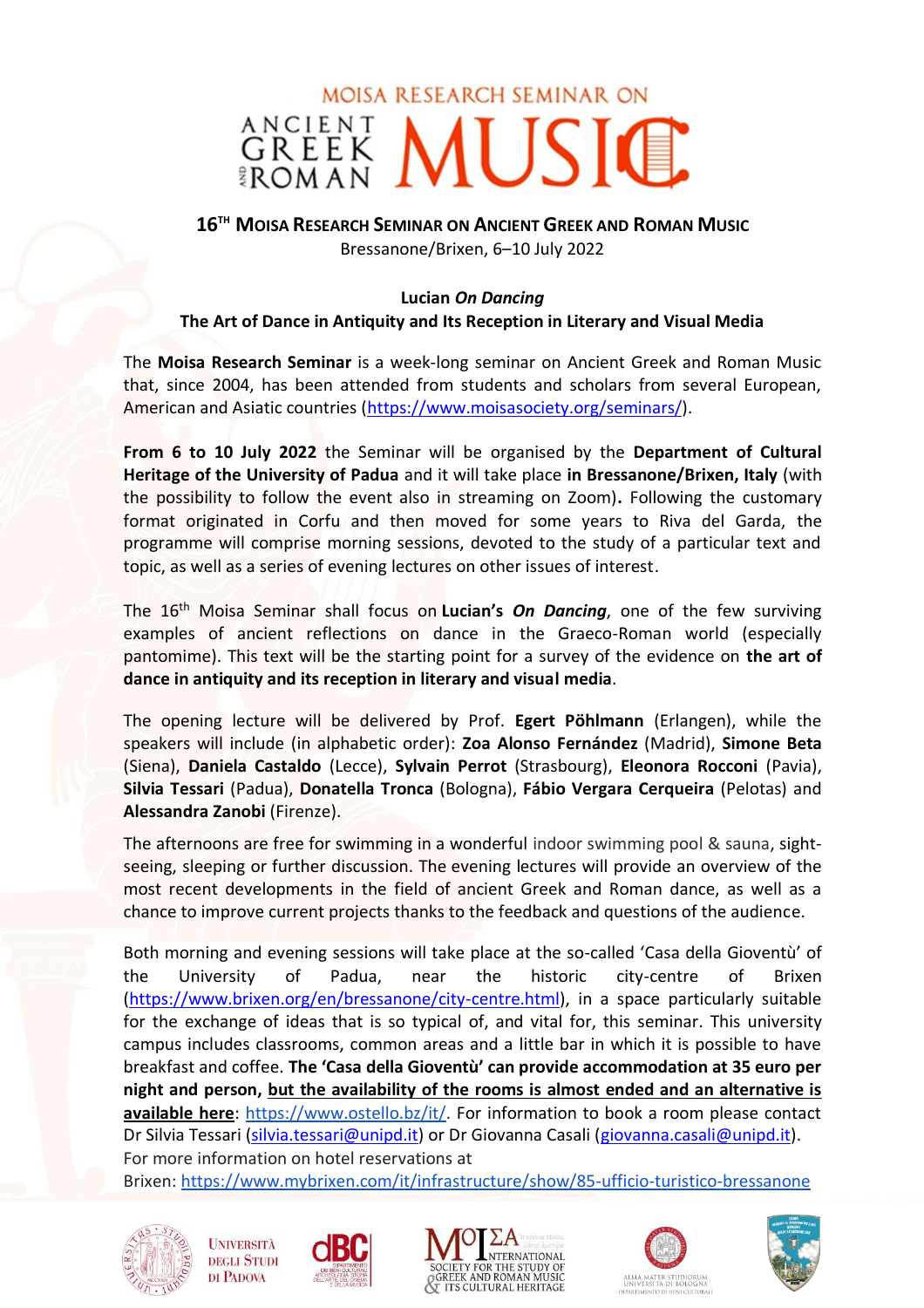# **MOISA RESEARCH SEMINAR ON GREEK MUSIC**

The fee for participation **in presence** is **70 euros** (registration and payment: [https://apex.cca.unipd.it/pls/apex/f?p=308:2::::2:P\\_MERCHID,P\\_LANG:197,ITA\)](https://apex.cca.unipd.it/pls/apex/f?p=308:2::::2:P_MERCHID,P_LANG:197,ITA). It will be also possible to attend the seminar **online**: the evening lectures will be freely available online while, in order to follow **via Zoom** the morning sessions and have access to the material prepared by the speakers, students who cannot travel to Italy should become member of MOISA and pay a membership fee of **25 euros** [\(https://www.moisasociety.org/it/join-or-renew-with-moisa/\)](https://www.moisasociety.org/it/join-or-renew-with-moisa/). The Moisa Society and the Department of Cultural Heritage of the University of Bologna will kindly offer a **scholarship** to one student covering the costs of accommodation and fees.

Those who plan to participate may express their interest and **register on the following page**: [16th Moisa Research Seminar.](https://forms.gle/JfKhZTyUmuSPWtdj7)

For any other information, please get in touch with the scientific organiser, **Prof. Paola Dessì** [\(paola.dessi@unipd.it\)](file:///E:/__PD/_SEMINARS%20MOISA/_16th%20Moisa%20Seminars/paola.dessi@unipd.it).

Thanks to Association "Friends of the University of Padua in Brixen" for its collaboration.

### **PROGRAM**

#### **06.07.2022**

| 18.00-18.15 | Opening and Welcome<br>Jacopo Bonetto, Director of the Department of Cultural Heritage<br>(University of Padua)                                                                                                  |
|-------------|------------------------------------------------------------------------------------------------------------------------------------------------------------------------------------------------------------------|
|             | Renzo Pacher (President of the Association "Friends of the<br>University of Padua in Brixen")<br>Daniela Castaldo, Moisa President (Lecce)<br>Paola Dessì (Padua), Donatella Restani (Bologna), Eleonora Rocconi |
| 18.15-19.15 | (Pavia)<br>Lucian of Samosata: Introduction                                                                                                                                                                      |
|             | Egert Pöhlmann (Erlangen)                                                                                                                                                                                        |

19.15–19.30 Discussion



**UNIVERSITÀ DEGLI STUDI** DI PADOVA